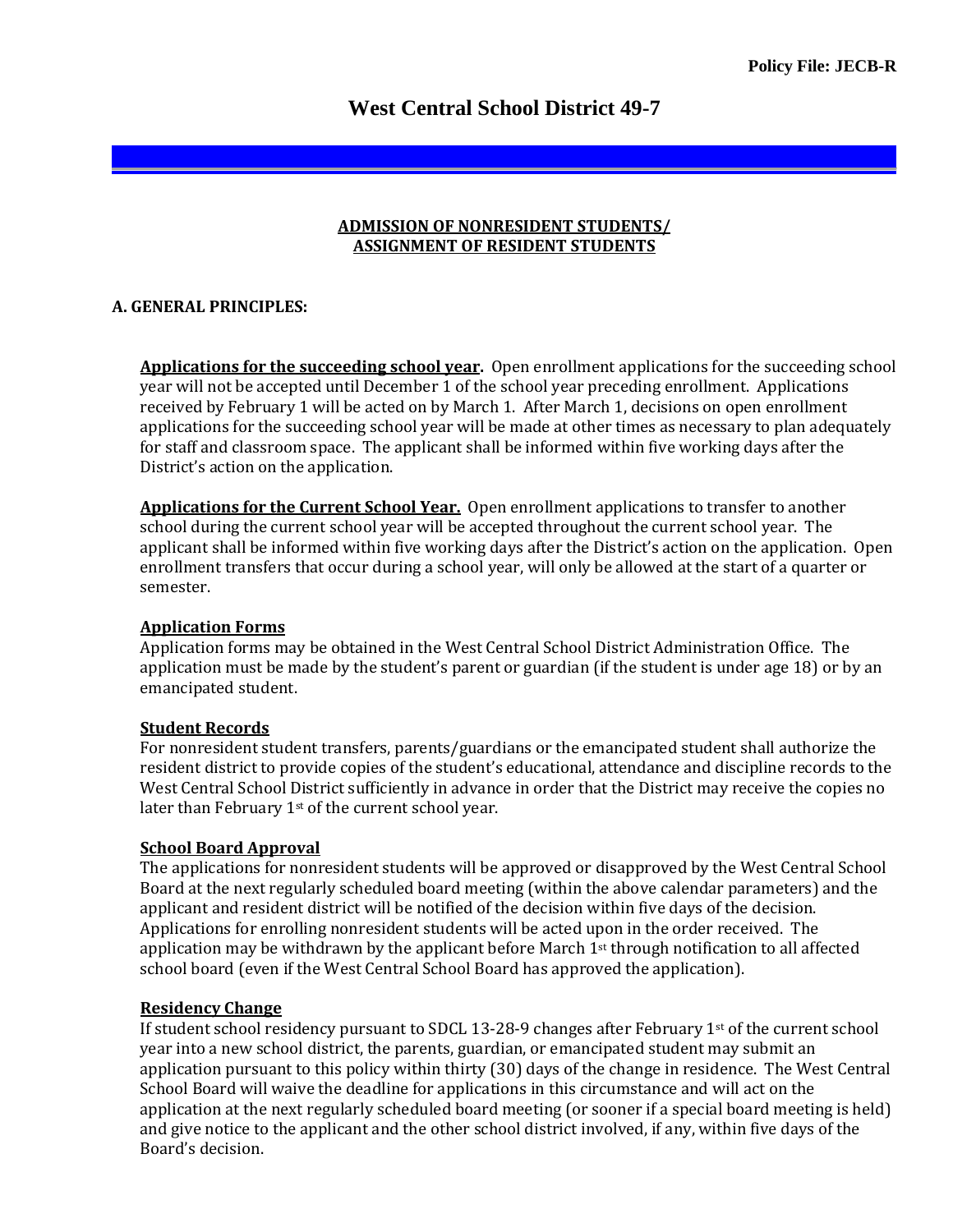Once approved by the West Central School District, the student must attend school in the West Central School District or new attendance center for the next school (subject to A.S. above) unless (a) if a nonresident student the school boards of both districts agree in writing to allow the student to return to the original district, (b) if a resident the West Central School District Board of Education agrees to reassign the resident student back to the original attendance center, or (c) if the parent, guardian, or student moves and establishes residence in another school district.

Once a nonresident student is enrolled in the West Central School District or a resident student enrolls in a different attendance center, the enrollment will be continuous from one school year to the next unless (a) the parents/guardians or emancipated student changes residence into another school district or (b) until a subsequent transfer application is received and approved.

The West Central School District will accept credits granted for any course successfully completed in another state accredited school. The West Central School District will award a diploma to a nonresident student **only** if the student satisfactorily meets the West Central School District's graduation requirements.

Transportation to and from school for a nonresident student attending school in the West Central School District is the responsibility of the applicant/family.

Federal and state laws require that the resident district be responsible for providing a free and appropriate public education for students receiving special education or special education and related services. All transfer applications for nonresidential special education students into the West Central School District must be considered by the director of special services.

- A. The director of special services will determine whether the West Central School District can provide an appropriate educational program to meet the student's needs, and that the appropriate educational program can be provided with existing staff, services and programs within the West Central School District.
- C. The director of special services will determine whether the student requires transportation as a related service and, if transportation is required as a related service, West Central Schools will provide this service.
- E. Any change in the placement (i.e., back to the resident district or out of district placement) or program of a special education student is also subject to the approval of the director of special services.

# **B. FACTORS/CRITERIA/STANDARDS FOR BOARD DECISIONS ON TRANSFER APPLICATIONS:**

*The West Central School District will not deny an application for a nonresident student to enroll in the District if doing so would result in students from the same family attending school in different school districts. EXCEPTION: Special education is governed by federal and state laws and therefore decisions affecting students in special education will be made for each student based solely on the needs of the student as determined by the placement committee.*

- 1. The following factors/criteria/standards will be considered by the Board with respect to each application, and the acceptance or rejection of the application, for students wishing to enroll in the West Central School District and for resident student transfer requests to a different attendance center within the District:
	- a. Written statement of reason(s) (if provided) from the parents/guardians or emancipated student to be submitted with the application and stating why the parent(s)/guardians/emancipated student wishes the student to enroll in the West Central School District or change attendance centers;
	- b. Student's educational and discipline history in the resident district and any other previous school districts attended;
	- c. Financial impact on the West Central School District, if any;